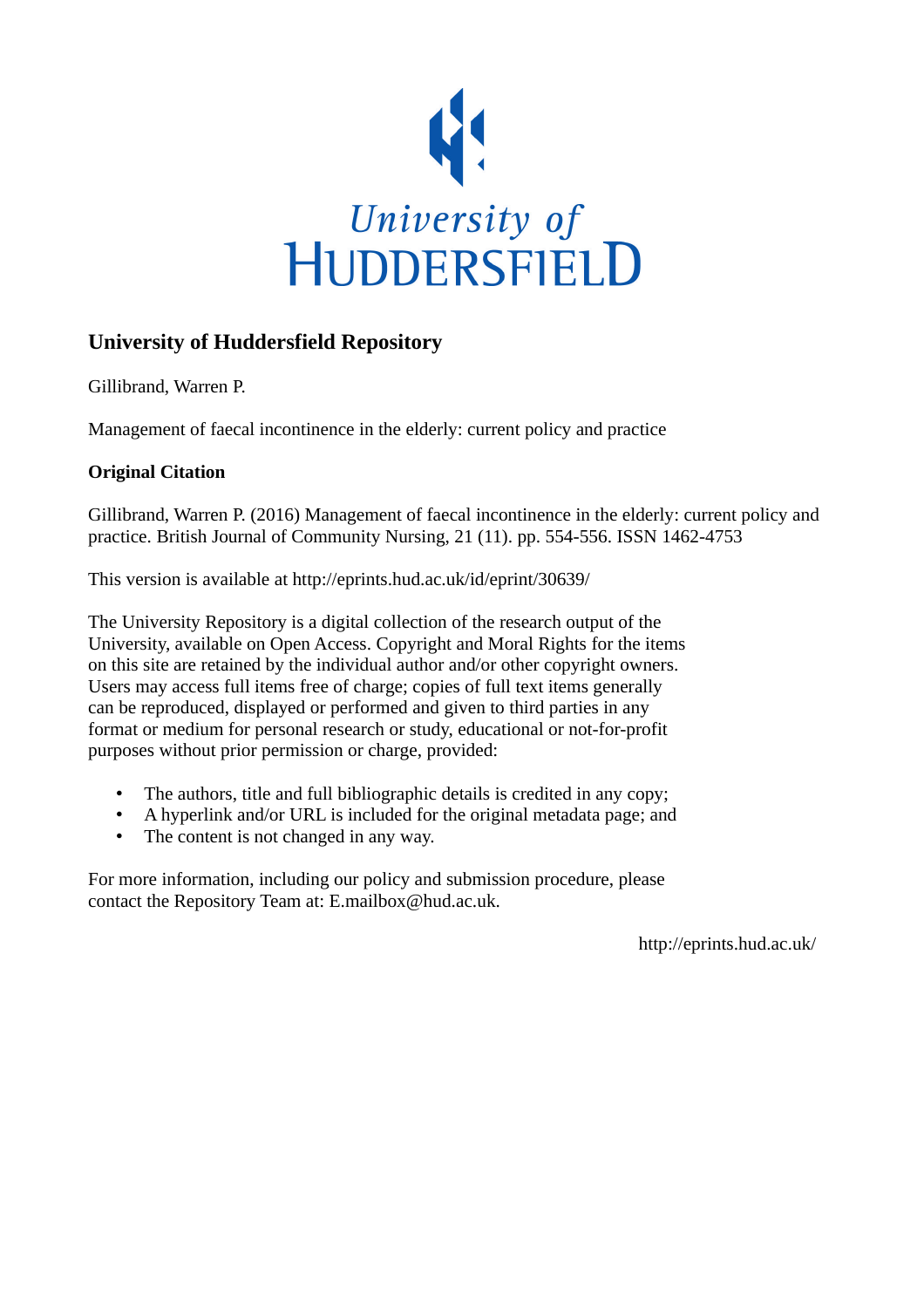**The Management of Faecal Incontinence in the Elderly: Perspectives on current policy and practice.**

## **Dr. Warren Gillibrand RN, M.Sc. PGCE, PhD, FHEA, PGCEP**

## **Senior Lecturer Adult Nursing**

Chair of the M.Sc. Course Ethics Panel

Deputy Chair of the School of Human and Health Sciences Research Ethics Panel (SREP)

University Ethics Representative, UTLC

Division of Podiatry and Clinical Science

### **Department of Health Science**

### **University of Huddersfield**

Ramsden Building Room RG/11

Queensgate

Huddersfield

HD1 3DH

Tel: 01484473689

e-mail: [w.p.gillibrand@hud.ac.uk](https://mail.hud.ac.uk/owa/redir.aspx?REF=jrFcNnWxCzdDYauKlTEJf1uC2UIxqyHXl_L_CXktgzy1K_Y0kfnTCAFodHRwczovL21haWwuaHVkLmFjLnVrL293YS9yZWRpci5hc3B4P1JFRj03ei1pZXlVUFlYQmlUVktQTUJwNVgxWjBueFJ2b2RtQ0dTdzh2VENPMFQyRWJOeU95dmpUQ0FGdFlXbHNkRzg2ZHk1d0xtZHBiR3hwWW5KaGJtUkFhSFZrTG1GakxuVnI.)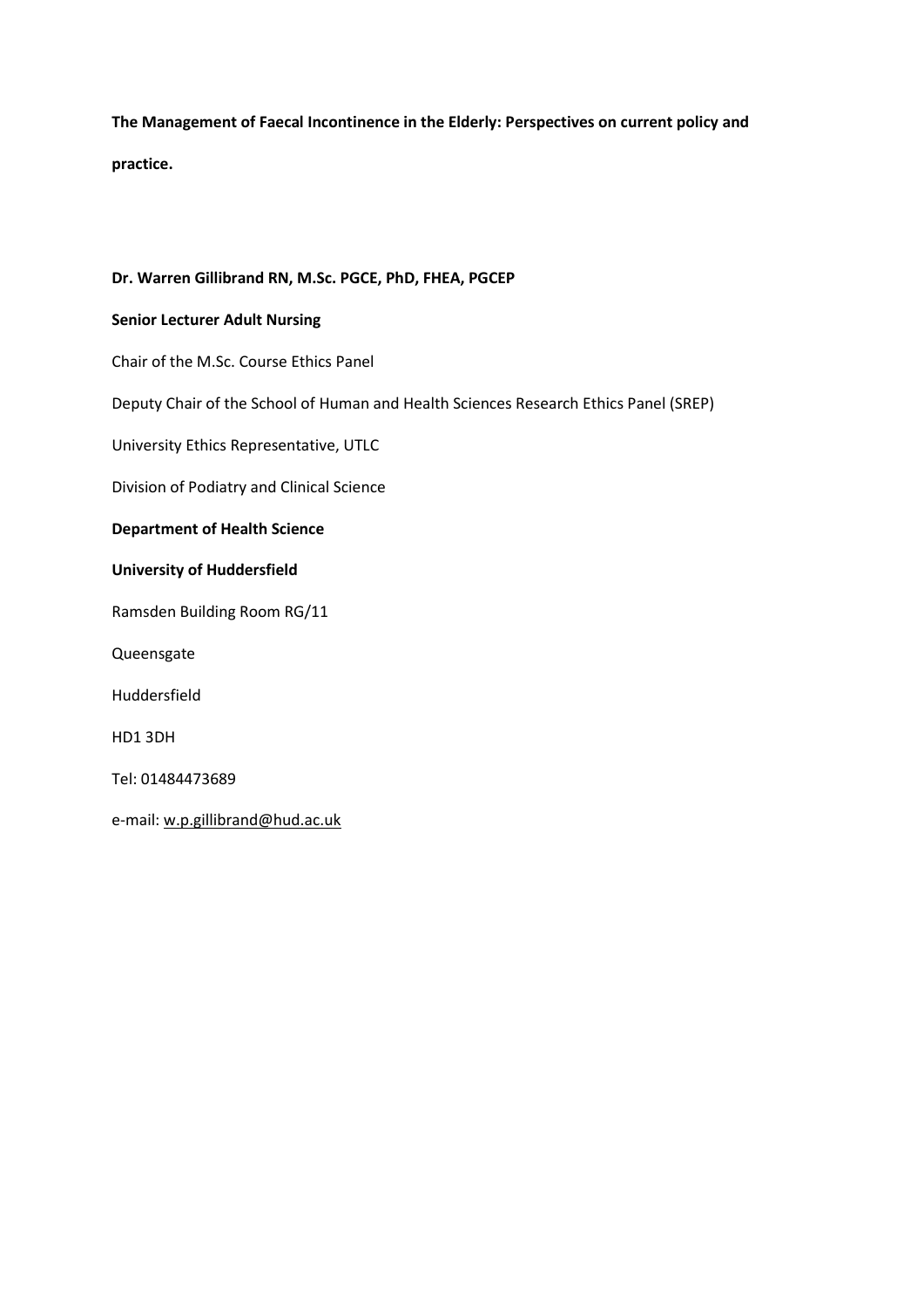Faecal incontinence in the elderly, community-based population, is an important daily practice issue for community nurses, and poses particular sensitive intervention and care challenges. Prevalence estimates from various studies indicate that approximately 10% of the elderly suffer from chronic faecal incontinence, however this figure could rise to 25% in a nursing home population (Whitehead et al. 2009, NICE 2014). Faecal incontinence, is often a taboo subject and people who face this issue experience feelings of loss of dignity, embarrassment, social isolation, depression and loneliness (Stenzelius et al. 2007, Razjouyan, Prasad & Chokhavatia 2015). Elderly people suffering from this debilitating condition also increase the burden of care to their family, care-givers and health care services (Alavi et al. 2015). Care and intervention that is focussed on individual needs is at the forefront of modern nursing practice, and when effective management of faecal incontinence is achieved, this can have a significant effect on the patient's quality of life, self-esteem, dignity and social inclusion (Ousey et al. 2010, Gillibrand 2012).

#### **Introduction**

A core aspect to nursing practice has always been to address the elimination needs of patients in their care. This is no more apparent in community nursing practice, when providing complex interventions to the elderly, who live with chronic faecal incontinence. Therefore it is important that community nurses are knowledgeable, and able to implement current guidelines and evidence – based practice in the care of the elderly with faecal incontinence. Community nurses are highly competent in managing faecal incontinence, and are ideally placed to lead developments and implement state of the art practice, however, in any area of practice, continuing education and training is needed, especially when considering new policy and intervention strategies. This article aims to provide the reader with an update on current policy and practice, with recommendations for service improvement, future possibilities for intervention and enabling self-management within a framework of family and social care.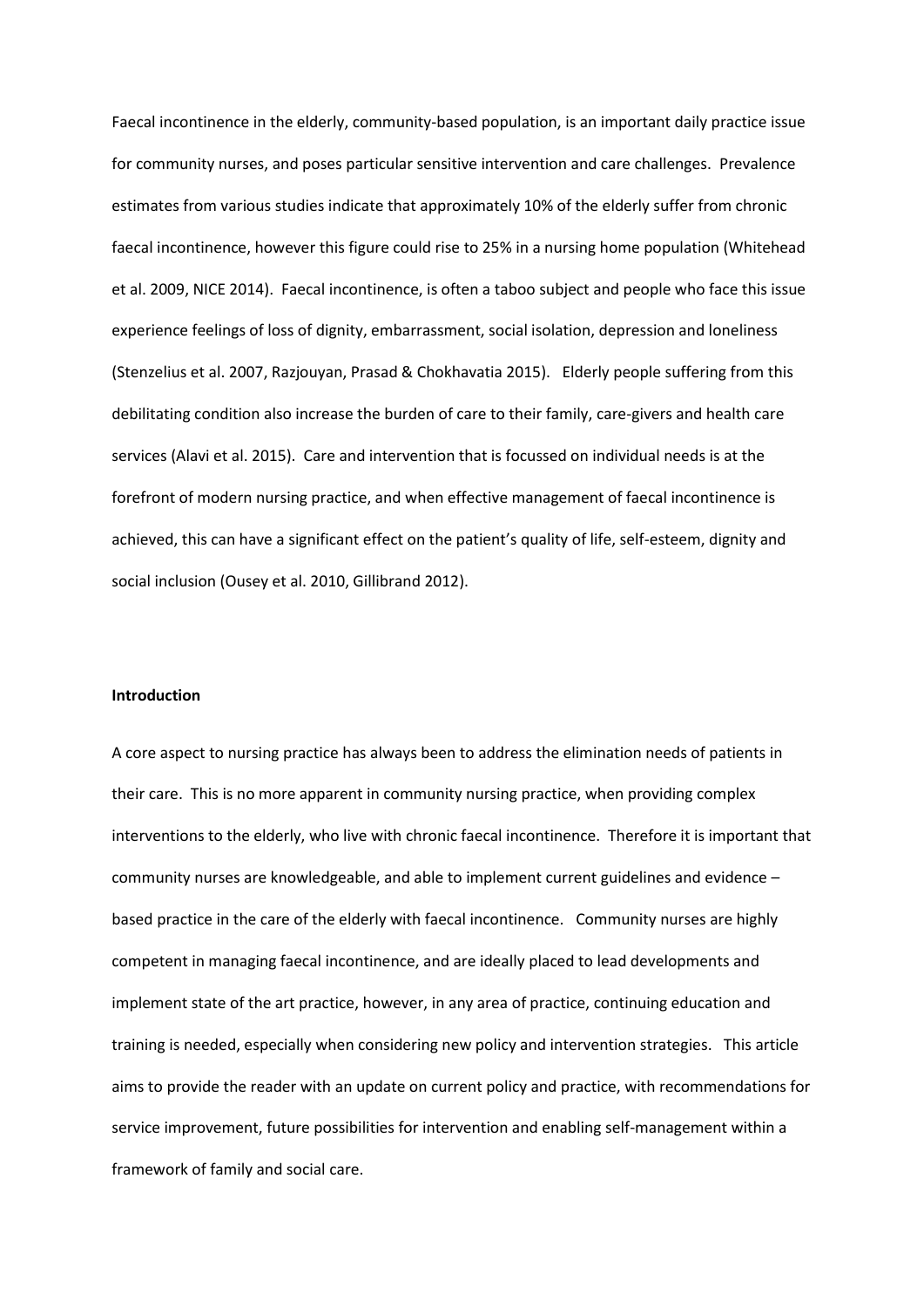#### **Current Policy**

A specific quality standards policy on the issue and management of faecal incontinence in adults was produced by NICE (2014) in response to the increasing need for formal standardised guidance, and in addition to the NICE current practice guide (NICE 2007). This was also in response to a growing need that services in the community were of high quality and equitable across the primary care sector, including nursing and care homes. The NICE (2014) standards particularly highlight and focus on the issue in an ever-increasing elderly population and efforts to develop self-management and close care-giver strategies should be increased, to prevent more elderly patients being housed in nursing homes, because of incontinence management issues. The quality standard emphasises the link to three major NHS and Social Care policy drivers, the Adult Social Care Outcomes Framework 2013- 2014, (Dept. of Health 2013a), the NHS Outcomes Framework 2014-15, (Dept. of Health 2013b) and the Improving outcomes and supporting transparency: a public health outcomes framework for England 2013–2016, (Dept. of Health 2015). The quality standard policy re-iterates that faecal incontinence can affect a significant proportion of the elderly population, can be hidden due to embarrassment, and is often a symptom experienced co-jointly with urinary incontinence. The policy also makes clear that improvements in faecal incontinence management should be directly linked to improvements in the individuals' quality of life, particularly for those who have care and social support needs.

Specific reference is made in the policy for the need to develop, commission, and implement an integrated service level faecal incontinence care pathway, which is person-centred, and of high quality in the full range of care delivery settings. Furthermore the key role of family care givers is acknowledged and the need for education and training to be on-going for all stakeholders and those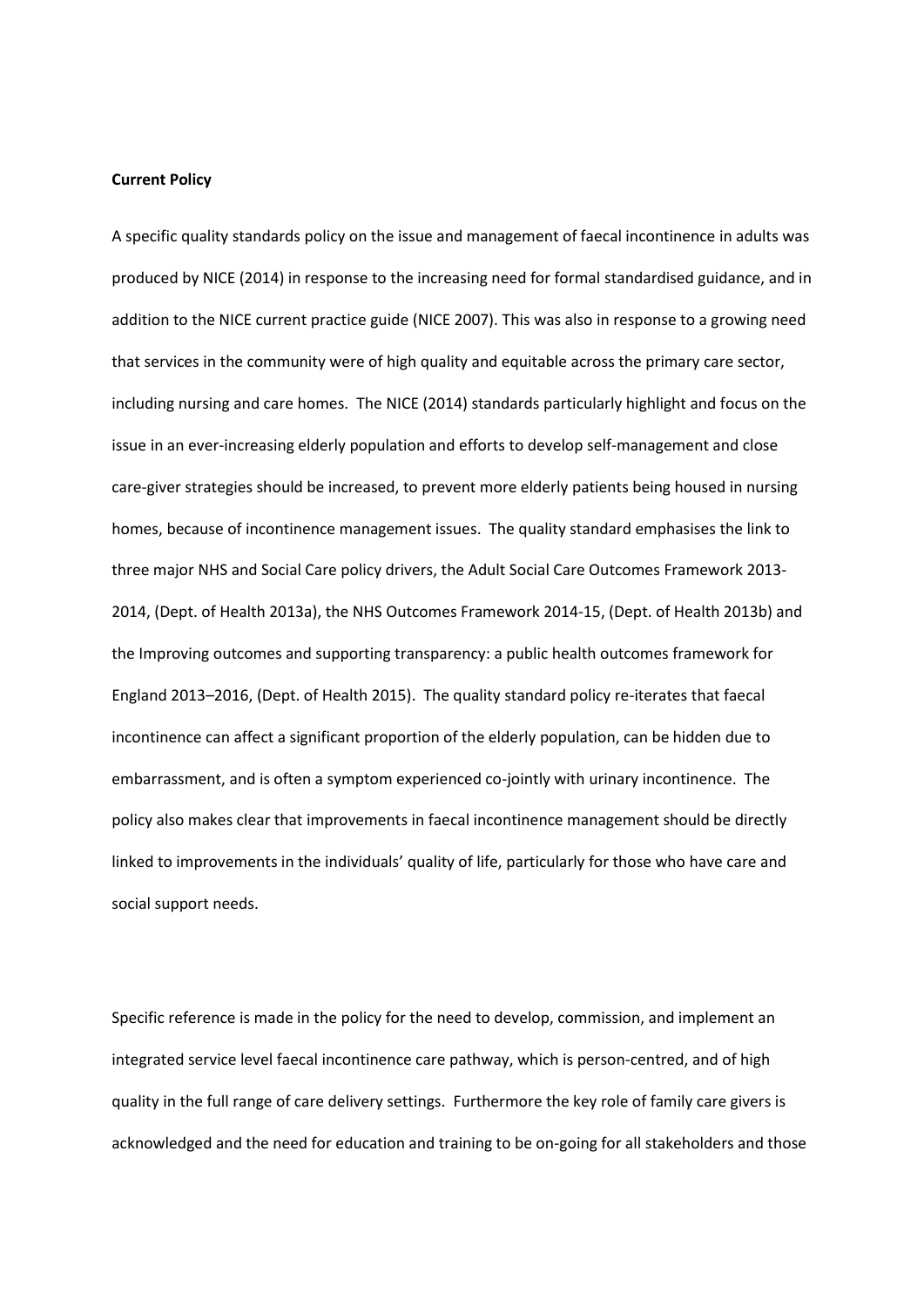who have a responsibility in delivering care to the elderly with faecal incontinence. The policy is framed within five main quality of care statements, which are detailed in Table 1. (Insert Table 1)

The standards are measured for achievement via the National Audit of Continence Care (Healthcare Quality Improvement Partnership 2010) who publish nationally collected data collected at a local level, every 4-6 years.

#### **Nursing Practice and Faecal Incontinence Management**

The cornerstone of community practice in continence interventions, is a comprehensive individual patient assessment, which includes a range of important parameters (Gillibrand 2012). The assessment should, in the first stages, be aimed at identifying factors which may be causing the faecal incontinence, with a primary outcome aim of preventing the incontinence. Some authors have purported the use of assessment tools, e.g. the Faecal Incontinence Quality of Life Scale (Rockwood 2000), or Faecal Incontinence Severity Index (Madoff et al. 2004) to aid in determining the most appropriate intervention strategy. However, the criticism of such scales are that they are time-consuming, not individualised enough, do not account for the experience of the patient, family care giver or practitioner, and the informed clinical judgement and decisions the community nurse will make competently and expertly. The NICE (2014) policy details examples of care pathways in the management of faecal incontinence , which can be viewed on-line as they are subject to update in response to changes in the evidence base ( Se[e https://pathways.nice.org.uk/pathways/faecal](https://pathways.nice.org.uk/pathways/faecal-incontinence/faecal-incontinence-overview#content=view-index&path=view%3A/pathways/faecal-incontinence/managing-faecal-incontinence.xml)[incontinence/faecal-incontinence-overview#content=view-index&path=view%3A/pathways/faecal](https://pathways.nice.org.uk/pathways/faecal-incontinence/faecal-incontinence-overview#content=view-index&path=view%3A/pathways/faecal-incontinence/managing-faecal-incontinence.xml)[incontinence/managing-faecal-incontinence.xml](https://pathways.nice.org.uk/pathways/faecal-incontinence/faecal-incontinence-overview#content=view-index&path=view%3A/pathways/faecal-incontinence/managing-faecal-incontinence.xml)**).** However in terms of chronic faecal incontinence in the elderly, it is probably more pertinent for community nurses to focus on the long –term strategy recommendations;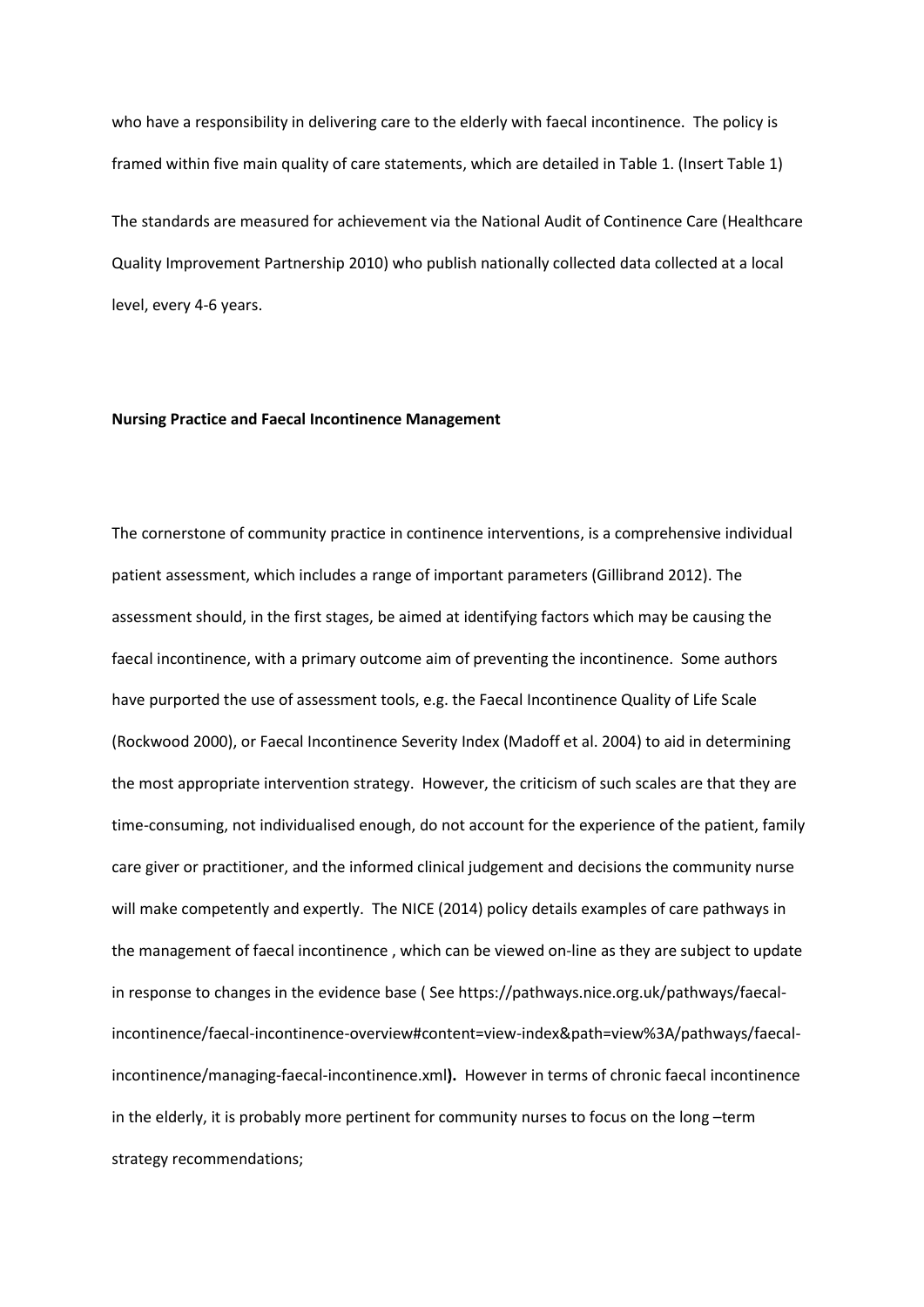- "Give advice on the preservation of dignity and, where possible, independence.
- Offer psychological and emotional support, possibly including referral to counsellors or therapists if it seems likely that people's attitude towards their condition and their ability to manage and cope with faecal incontinence could improve with professional assistance.
- Perform at least 6-monthly review of symptoms.
- Enable discussion of other management options (including specialist referral).
- Provide contact details for relevant support groups.
- Offer advice on continence products and information about product choice, availability and use.
- Offer advice on skin care.
- Offer advice on how to talk to friends and family.
- Assist in planning travel and advise carrying a 'toilet access card' or 'RADAR key'.
- Consider options for long-term management for people who prefer symptomatic management to more invasive measures". (NICE 2014).

#### **Summary**

The prevention and management of chronic faecal incontinence in the elderly remains an important, but often reluctant to discuss, issue, that is relevant to community nursing practice on a daily basis. The fact that NICE and the Department of Health continue to audit and publish updated policy and guidelines, suggests that faecal incontinence receives due cognisance and importance in national service development and delivery. However, given the severe financial constraints the NHS is facing currently, and the continued shortage of community nurses, it remains challenging to optimise care for vulnerable and dignity-compromised patients with faecal incontinence. Continued research, education and training, it is argued, are vital in developing improved nursing interventions in the prevention and management of faecal incontinence. Involving the person and family/ care givers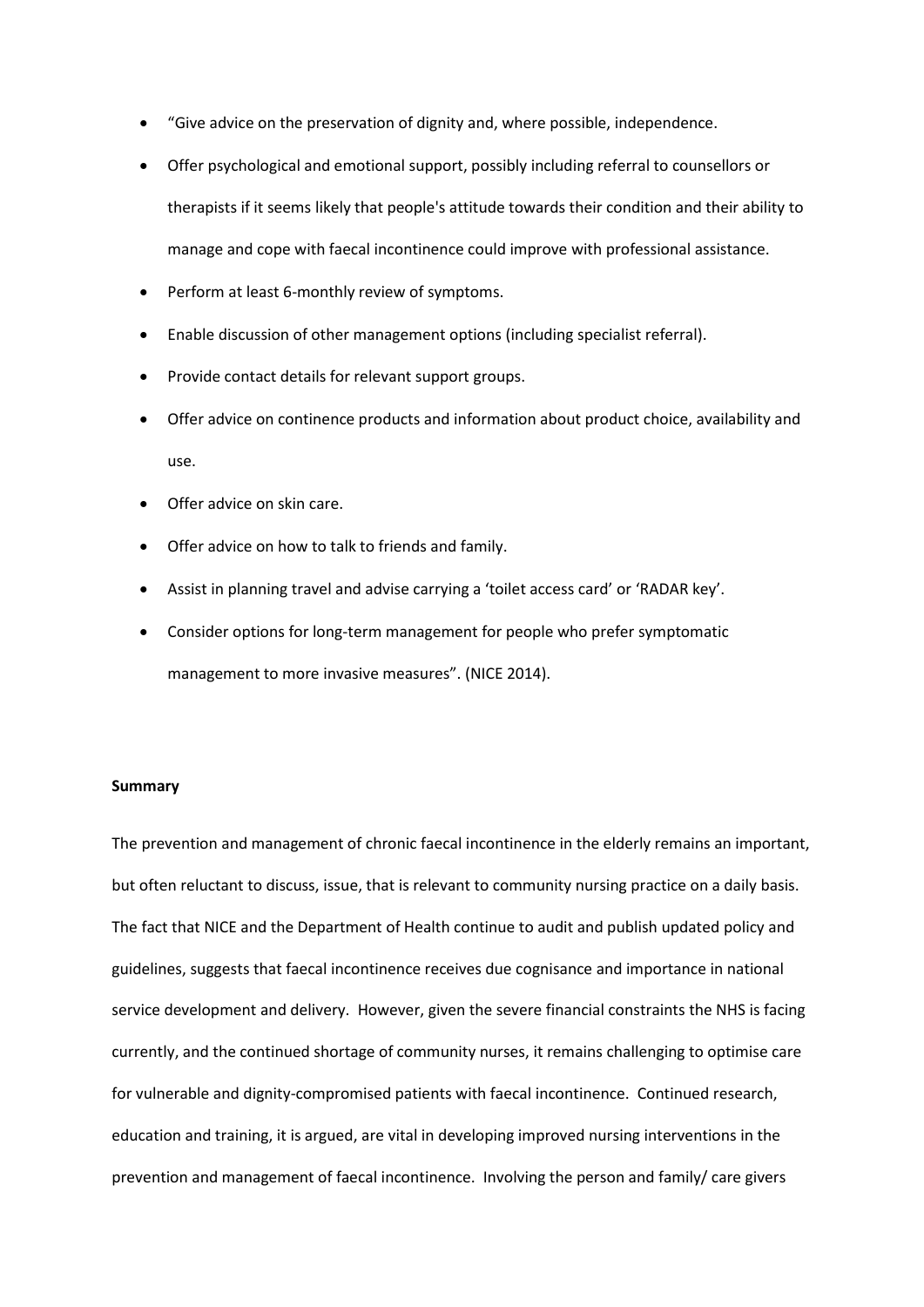centrally in individualised care planning, and exploring self-management strategies, it is hoped, will improve quality of life and outcomes in the elderly living with faecal incontinence.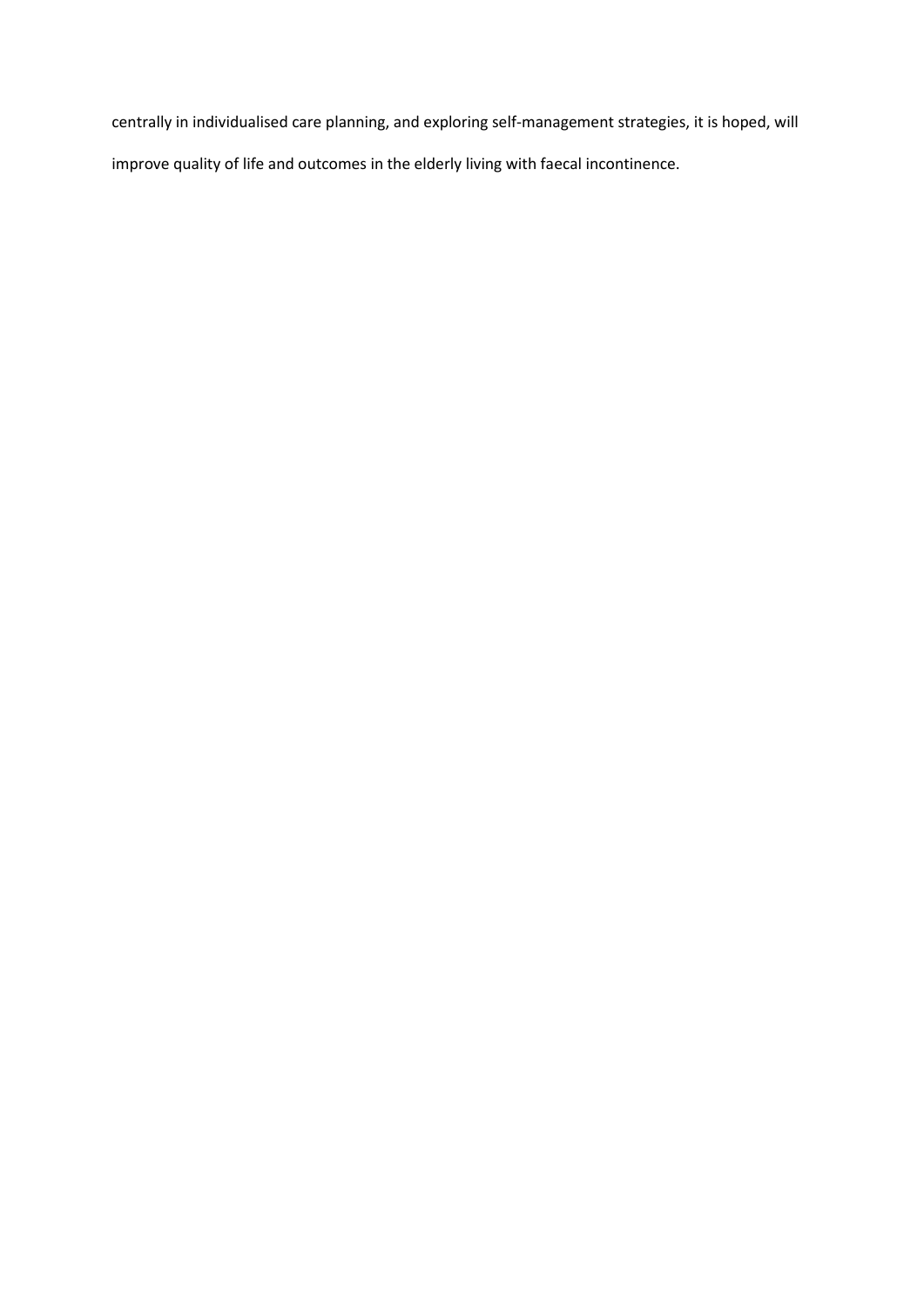# **Table1: The NICE (2014) Five Quality Statements for the Care of Adults with Faecal Incontinence.**

| Statement                              | <b>Quality Standard</b>                            |
|----------------------------------------|----------------------------------------------------|
| 1. Identification in high risk groups. | Adults in high-risk groups for faecal incontinence |
|                                        | are asked in a sensitive way, at the time the risk |
|                                        | factor is identified and then at times according   |
|                                        | to local care pathways, whether they have bowel    |
|                                        | control problems.                                  |
| 2. Baseline Assessment.                | Adults reporting bowel control problems are        |
|                                        | offered a full baseline assessment, which is       |
|                                        | carried out by healthcare professionals who do     |
|                                        | not assume that symptoms are caused by any         |
|                                        | existing conditions or disabilities.               |
| 3. Coping with Symptoms.               | Adults with faecal incontinence and their carers'  |
|                                        | are offered practical support, advice and a        |
|                                        | choice of appropriate products for coping with     |
|                                        | symptoms during the period of assessment and       |
|                                        | for as long as they experience episodes of faecal  |
|                                        | incontinence.                                      |
| 4. Initial Management.                 | Adults with faecal incontinence have an initial    |
|                                        | management plan that covers any specific           |
|                                        | conditions causing the incontinence, and diet,     |
|                                        | bowel habit, toilet access and medication.         |
| 5. Specialised Management              | Adults who continue to experience episodes of      |
|                                        | faecal incontinence after initial management are   |
|                                        | offered referral for specialised management.       |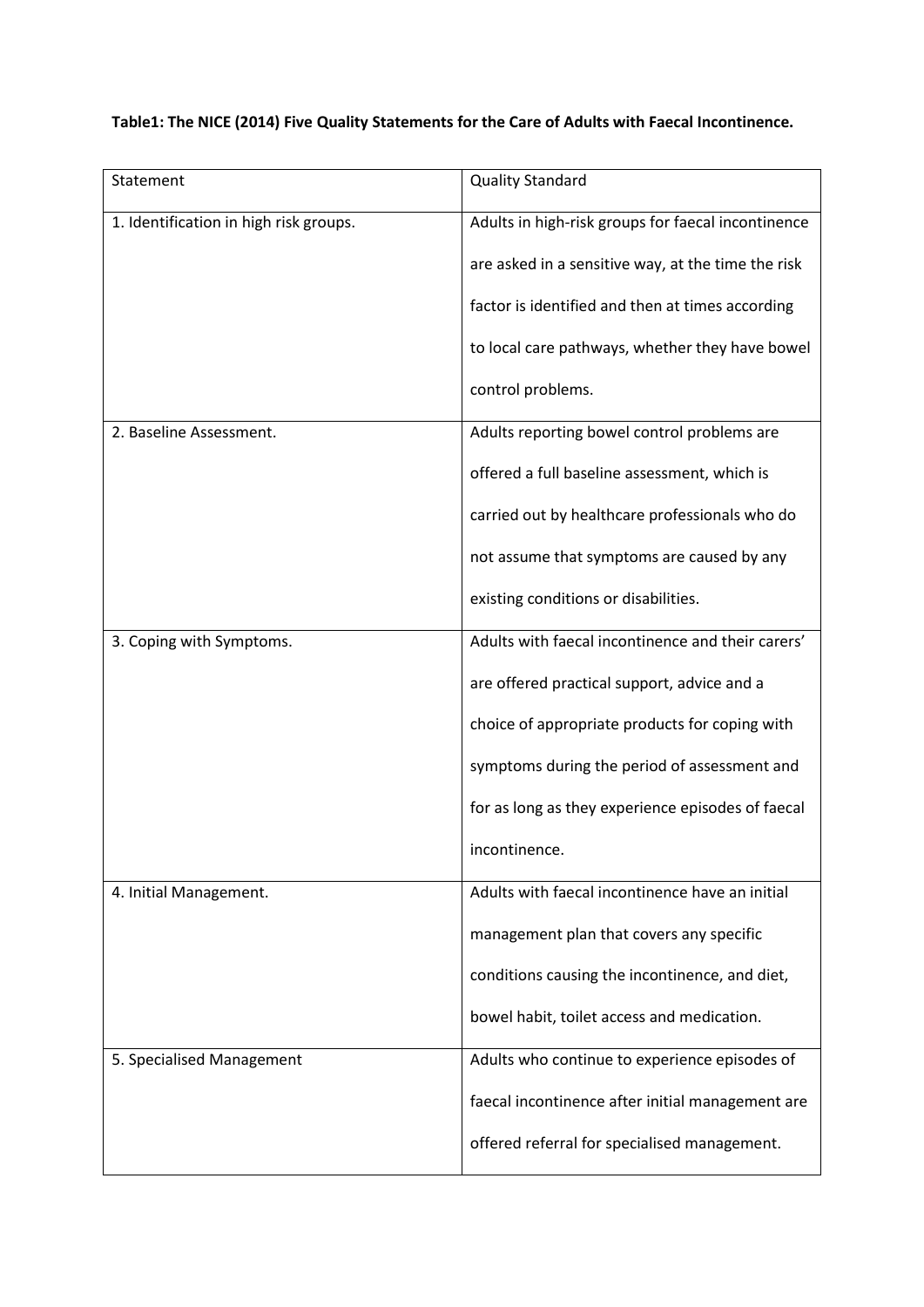#### **References**

Alavi, K., Chan, S., Wise, P, Kaiser A, Sudan R, Bordeianou L (2015) Faecal Incontinence: Etiology, Diagnosis, and Management. *Journal of Gastrointestinal Surgery* 19 (10): 1910-22.

Department of Health (2013a) *Adult Social Care Outcomes Framework 2013 to 2014.* [https://www.gov.uk/government/publications/the-adult-social-care-outcomes-framework-2013-to-](https://www.gov.uk/government/publications/the-adult-social-care-outcomes-framework-2013-to-2014)[2014.](https://www.gov.uk/government/publications/the-adult-social-care-outcomes-framework-2013-to-2014) Accessed 21/10/16

Department of Health (2013b) *NHS Outcomes Framework 2014 to 2015* [https://www.gov.uk/government/publications/nhs-outcomes-framework-2014-to-2015.](https://www.gov.uk/government/publications/nhs-outcomes-framework-2014-to-2015) Accessed 21/10/16

Department of Health (2015). Public Health Outcomes Framework 2013 to 2016 [https://www.gov.uk/government/publications/healthy-lives-healthy-people-improving-outcomes](https://www.gov.uk/government/publications/healthy-lives-healthy-people-improving-outcomes-and-supporting-transparency)[and-supporting-transparency.](https://www.gov.uk/government/publications/healthy-lives-healthy-people-improving-outcomes-and-supporting-transparency) Accessed 1/10/16.

Gillibrand W (2012) Faecal incontinence in the elderly: issues and interventions in the home. *British Journal of Community Nursing* 17 (8): 364-8

Healthcare Quality Improvement Partnership (2010) *The National Audit of Continence Care*

[https://www.rcplondon.ac.uk/projects/outputs/national-audit-continence-car.](https://www.rcplondon.ac.uk/projects/outputs/national-audit-continence-car) Accessed 21/10/16

Madoff RD, Parker SC, Madhulika GV, Lowery AC (2004) Faecal Incontinence in adults. *Lancet* 364 621-32.

National Institute for Health and Clinical Excellence (NICE) (2007) *Faecal incontinence Faecal incontinence: the management of faecal incontinence in adults*. NICE Guideline 49.